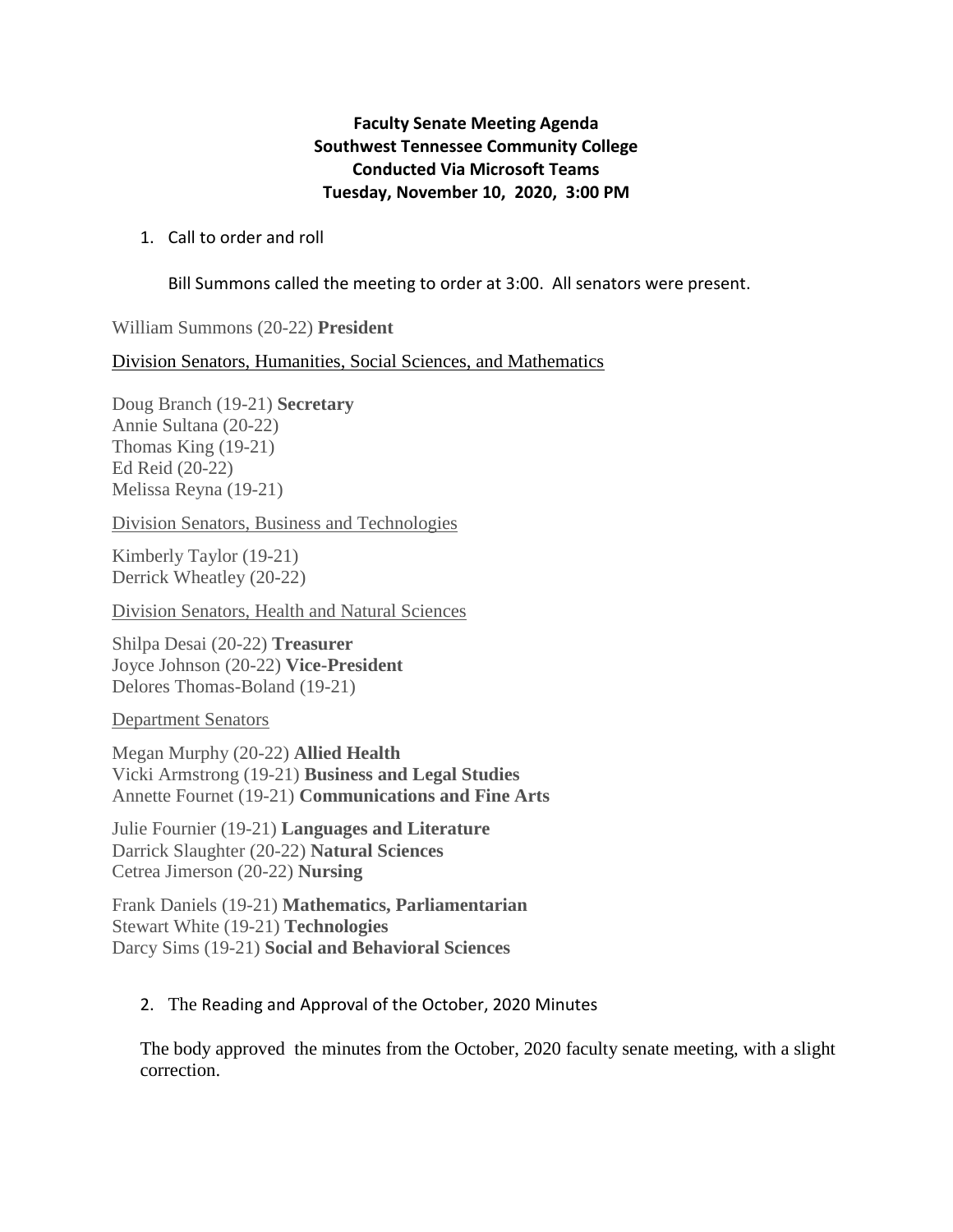- 3. Reports from Senate Officers and Senate Committees
- A. Joyce Johnson: Report on regular SEC meeting with Kendricks Hooker, VPAA and Sindy Abadie, Special Assistant to VPAA

Joyce noted several issues that were mentioned in that meeting:

The college is still waiting to hear from TBR regarding payroll reductions during this time of low enrollment, but the college hopes the revised plan will be received favorably.. Salaries will be adjusted upward when the enrollment again rises. The college hopes that we will be able to use reserved funds, normally not permitted, during this time of pandemic and enrollment loss.

Dr. Hooker reported that his recent meeting with leaders of the Teaching Academy and Digital Learning "didn't go well." This was a meeting where complaints about the procedures for developing and approving online classes were addressed. Hooker noted his hopes that the TA and DL would work out their differences and bring their agreedupon revisions to faculty when they have established new protocols.

The Senate and administration continue to work on a new policy involving the conversion of term positions to tenure track positions. The college president, Dr. Hall, is in favor of there being more tenure track positions. The area of Allied Health is especially deficient in having too few tenured and tenure track faculty members.

We will develop a standardized background for teams being taught using Microsoft Teams. Dr. Hooker said that faculty do have the right to insist that students turn on their cameras during Microsoft Teams classes.

Honor Lock, the exam-monitoring software available through PAWS, has been problematic, and the college is actively looking for better proctoring software.

Dr. Hooker clarified the policy on the percentage of salary faculty could receive from overload classes. It is 25%, but money received from grants is not included in that amount, nor is summer school. Dr. Hooker would also like to have a list of who will be teaching overload classes two weeks before a semester begins.

Dr. Hooker is also considering a policy that would put a student and a representative from student affairs on the student grades appeal committee.

Dr. Hooker noted that, due to the Covid crisis, the Spring 2021 schedule would be like the Fall 2021 schedule, with no attempts at increasing the number of in-person classes. He did note, too, that beginning December 1, there would be people on campus, working staggered schedules, to help students with financial aid and admissions.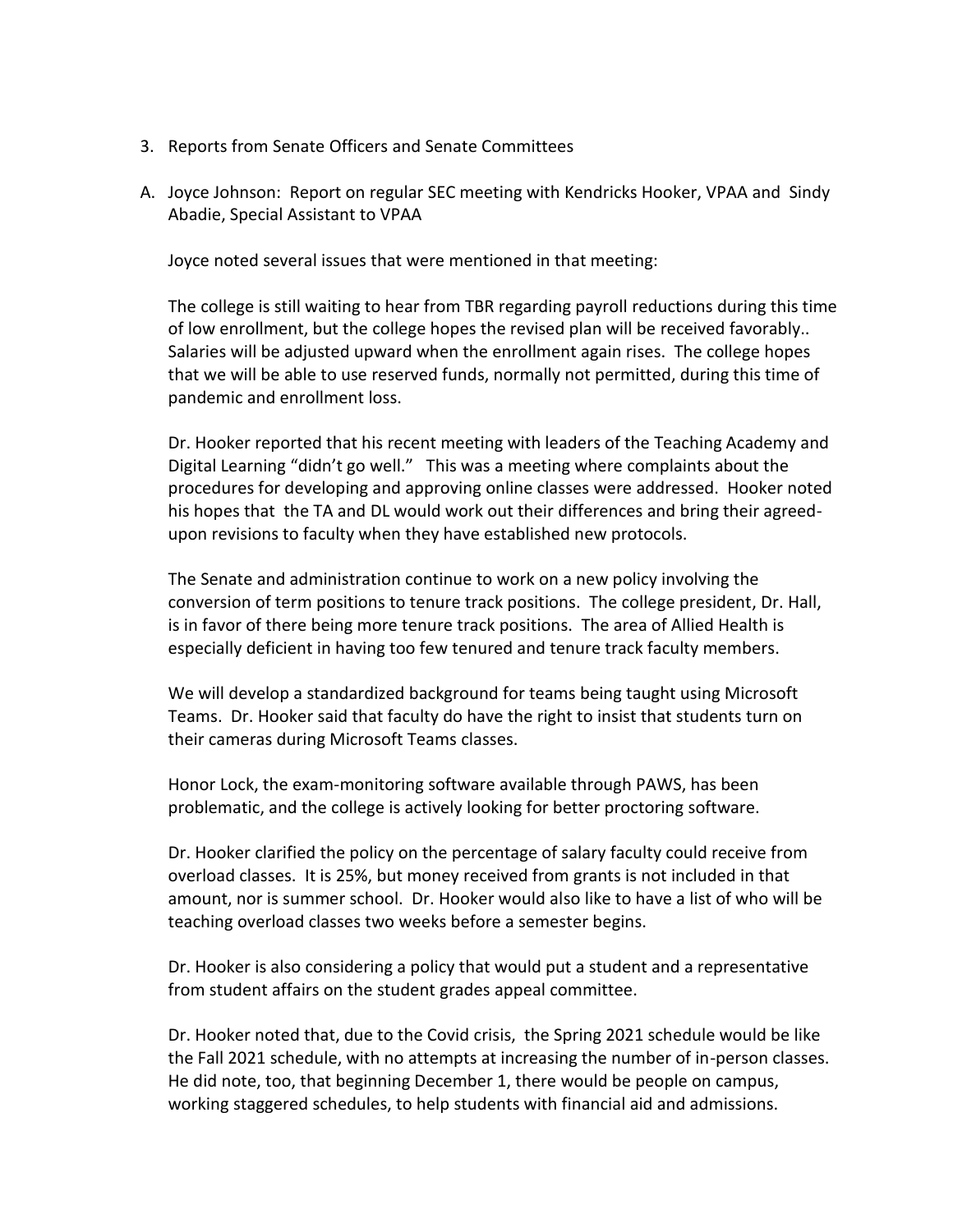B. After Joyce's report, a few questions emerged. Did the Vice President for Human Resources leave the college? He did, indeed, leave, and nobody is currently swerving in that position.

Faculty members questioned Dr. Hooker's plan to ask for two-week advance notice about overloads. The concern is that enrollment might surge during that period and that we might end up cancelling classes too early, thus losing valuable adjuncts, who might not know if they have a job until the last minute. The other concern is that too many students may need to register for very short winter terms, which in many cases are not ideal. The faculty member who brought up this concern will work on a letter to Dr. Hooker, expressing this concern. If the SEC agrees, the letter will be sent to Dr. Hooker, under senate auspices.

A discussion ensued, too, about Dr. Hooker's plan to include a student and a person from Student Affairs on the grade appeals committee, with several faculty members and senators arguing that the grade appeals committee is really under the purview of faculty, not student or Student Affairs responsibilities.

Bill Summons then returned to a topic mentioned earlier, the issue of the conversion of term positions. Bill argued that this should not really be a matter of whether the president and vice-president of the college support more tenure track positions. The issue is that TBR demands that all hires should be tenure track, except in very special circumstances, like the creation of a new program that may or may not succeed. Bill acknowledged that we can't really take care of this issue until a new head of HR is in place.

- C. Doug Branch: Doug recommended a slight language change in the constitution. The change was agreed to. Frank Daniels agreed to make the change and send the constitution to Doug, whereby Doug would arrange to have it posted to the senate website.
- 4. Special Guest: Bill Turner
- A. Bill discussed his role as faculty representative to the committee overseeing changes to Teaching Academy and Digital Learning procedures, discussing that meeting earlier referenced by Joyce that "didn't go well." There appears to be conflict between the heads of the TA and DL, with the head of Digital Learning feeling she is being scapegoated for not approving classes because the TA hadn't done proper checks. Bill did write up a report on the problems for Dr. Hooker, and Bill promised to share Hooker's response with the senate.